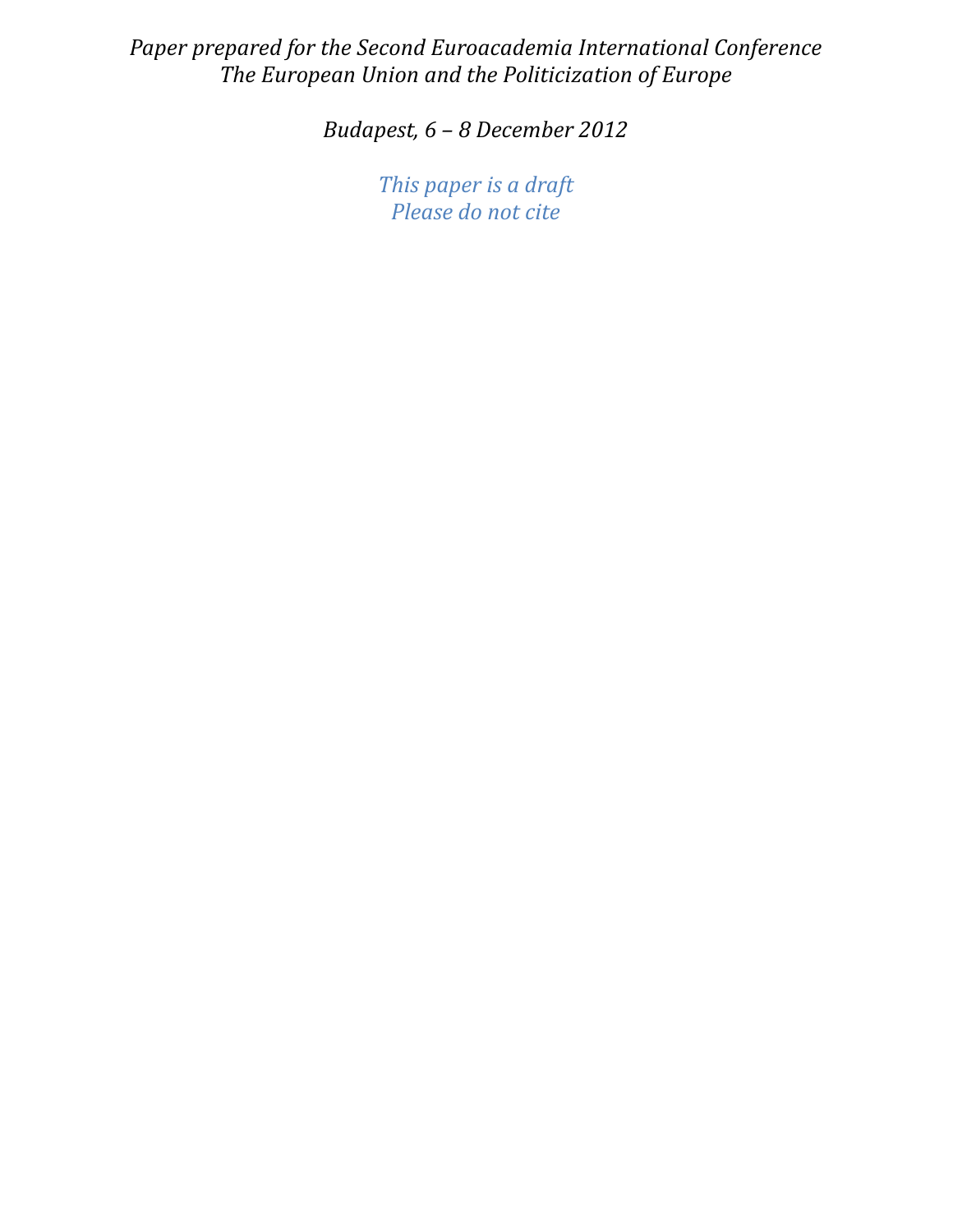#### **Empowerment of National Parliaments and the European Democratic Disconnect**

Maria Romaniello PhD Political Systems and Institutional Change IMT institute for Advanced Studies maria.romaniello@imtlucca.it

#### **Abstract**

Longstanding debated among scholars, today the priority in EU is to overcome the profound sense of political disaffection and distrust toward its own institutions. In this line the aim of the paper is to question whether the Lisbon Treaty legal provisions on National Parliaments can establish a higher endorsement of EU democracy. So far, the answers –mostly among political scientists were rather sceptical and the majority considered the NPs could play just a marginal role at best. However, with the entered into force of the Lisbon Treaty we are witnessing to an important turnaround. The Treaty formally empowered NPs and they have been expressly recognized as the channel of the EU legitimacy. In the paper, following the hints provided by Lindseth's theory, I defined the problem of EU democracy as a disconnection between the powers exercised in EU and the legitimised institutions controlling the formulation and implementation of policy. In this way, by looking at the role of parliaments in the relation between executive and people, I give evidences of how the role of national parliaments could be crucial for two reasons. Firstly, they have now the potential for becoming the channel for the establishment of a constitutive dialogue between the national and the European level and secondly they can contribute to enhancing citizens' engagement in EU affairs.

**Keywords:** European democratic disconnect, National Parliaments, Lisbon Treaty, citizens, governments

## **1. Introduction**

Introduced in the classical debate on EU democracy, (Marquand 1979, Hayward 1995; Anderson & Ellassen 1996; Norris 1996; Majone 1996, 1998, 2006; Moravcsick 2002, 2004; Follesdal & Hix 2006) scholars –mostly in the political science realm- started questioning if the classical institutional source of legitimacy (Rizzuto 2003, O'Brennen & Raunio, 2007) could positively affect and improve the European quality of democracy (Schmitt & Thomassen 1999; Katz & Wessels 1999; Norton1995a; Raunio 1999). The answers were rather sceptical and the majority considered the National Parliaments (Hereinafter NPs) could play just a marginal role at best. However, today, with the entered into force of the Lisbon Treaty, two different positions emerge. On one side the political scientists hardly abandon their scepticism (Raunio 2011; Bellamy and Kröger 2012**)**, on the other side constitutional scholars **(**Besselink 2006; Besselink and Mourik 2012; Lupo 2012**)** largely weigh up the positive potential impact of the new legal provisions.

Having in background the abovementioned debate, the aim of this paper is to question whether the Lisbon Treaty (hereinafter LT) legal provisions on NPs can establish an higher endorsement of EU democracy.

The reason behind this analysis resides on the different insights about the issue. So far scholars have provided such a vast amount of reasons for denying, explaining and finding some potential solutions to the so called democratic deficit, that the EU understanding appears today blurred and jeopardized. Most of these approaches mistakenly takes the state as the point of departure and yet although "everyone reminds as, the EU is certainly not a nation-state" (Schmidt 2005, 5), "the EU is normally judged by way of comparison with the position as it would be if matters were still dealt with at the national level" (Craig 2011, 31).

The premises of this paper is to avoid to fall in this trap and by abandoning the classical approach of EU democratic deficit, it analyses the problem of EU legitimacy through the Lindseth 'democratic disconnect'. The motive for this choice is straightforward. The EU democracy cannot be assessed *per se* but rather it should be evaluated through the relation existent with its Member States. Thus, the democratic disconnect not only gives the way for such an analysis, -further validated by the same "twin conception of legitimacy" embodied in Article 10 TEU- but rather it opens the way for a more discursive approach which endorse the new role of NPs as a potential channel for reconnecting the EU polity to its politics.

In short, I expect that as far the European Union lacks an autonomous legitimacy, which I judge possible only if it undertakes a profound reform involving a deeper political union, the role of national parliaments could be crucial in this way for two reasons. Firstly, they have now the potential for becoming the channel for the establishment of a constitutive dialogue between the national and the European level and secondly they can contribute to enhancing citizens' engagement in EU affairs.

The paper will be structured as follow. Firstly, through an analysis of the concept of democracy, I will introduce the Lindseth's notion of democratic disconnect. Secondly, I will scrutinize the novelties introduced by the Lisbon Treaty and finally I will assess why the involvement of the national parliaments have the potential to overcome the EU democratic disconnect.

## **2. The EU "disconnected" democracy**

The classical definition of democracy of "a regime in which political power is based on the will of the people, and which provides all citizens with the opportunity to participate equally in the political life" (Neuwhal and Wheatley 2002, 223) puts out of sight the complexity of the institutional design. In this sense, it should be borne in mind that democracy "does not consist of a single unique set of institutions. There are many types of democracy [and] the specific form democracy takes is contingent upon a country's socioeconomic conditions as well as its entrenched state structures and policy practices" (Schmitter and Karl 1991, 76).

Aware of this, in the political science realm scholars have made wide argumentation on how to assess the democracy goodness and how to measure the quality of democracy (O'Donnell 1994; Lijphart 1999; Ringen 2011; Roberts 2010; Beetham and Weir 1999; Diamond and Morlino 2005). A good democracy has been defined as "a stable institutional structure that realizes the liberty and equality of citizens through the legitimate and correct functioning of its institutions and mechanism" (Morlino 2011, 195). Scholars borrowed the definitions of quality from the industrial sector. Quality is thus identified with three different aspects: *procedure, content and result* (Morlino 2011, 195). According to Morlino and Diamond, a good democracy is a regime that firstly, referring to the *result* –customer satisfaction-, the regime "will satisfy citizens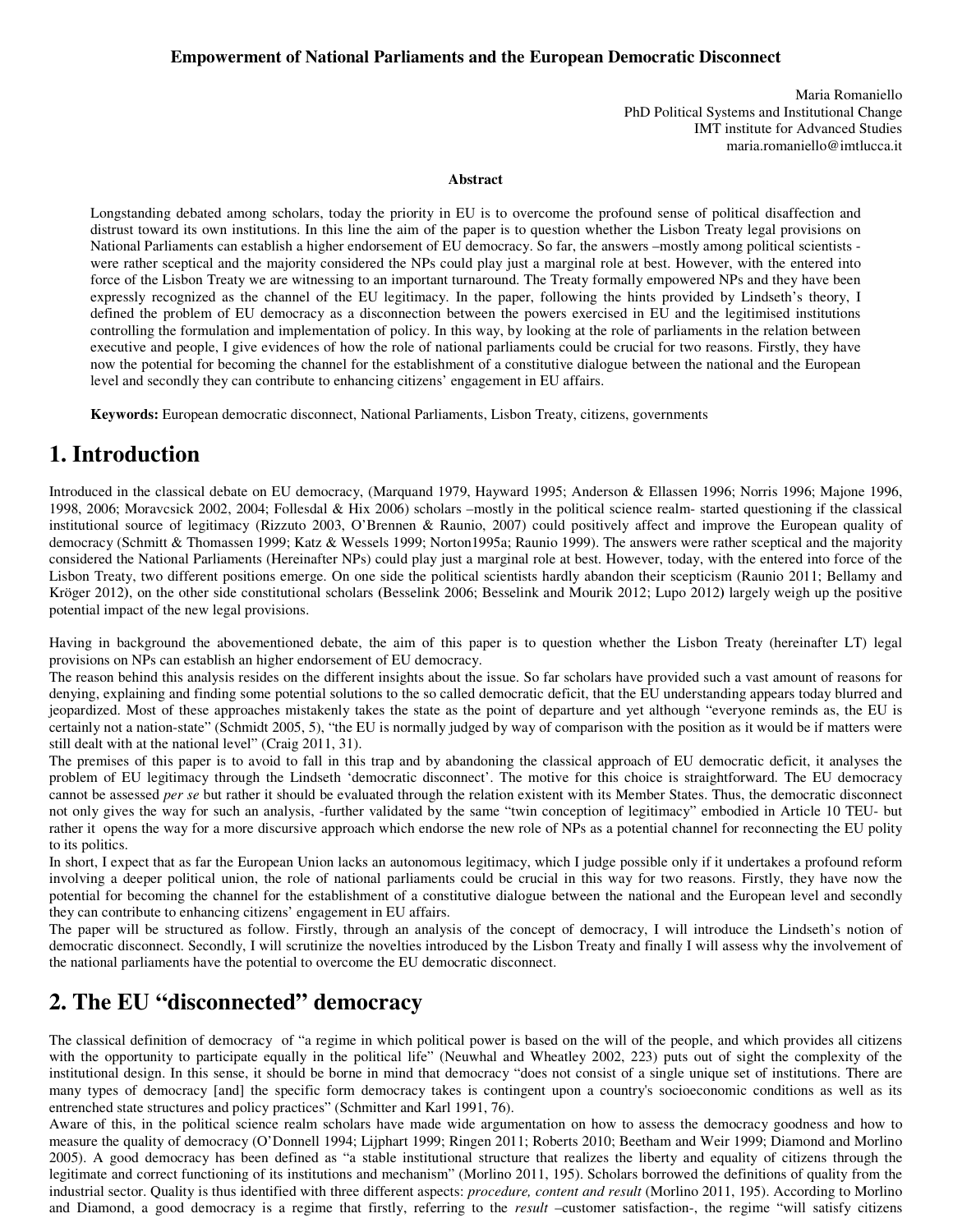expectations"; Secondly, accordingly to the content – "structural characteristics of a product" -, it will guarantee "extensive liberty and political equality"; finally, in terms of procedure –the respect of "an exact, controlled process"-, it will provide to the citizens the power to evaluate the government's performance (Diamond and Morlino 2004, 21-22).

The two Authors have indicated in their framework of analysis, eight dimensions for measuring the quality of democracy. "The rule of law, participation, competition, inter-institutional and electoral accountability, respect for civil and political freedoms, equality and responsiveness" (Diamond and Morlino 2004, 22).

Following these premises and looking to the object of our analysis, democracy in the European Union is hardly to be conceptualized. The reason resides on its peculiar institutional architecture which continues to be wrongly compared to the nation state, while Europe "has grown into something different from what we have known before in the world of politics – a new beast, or at least a distinctive hybrid, in the polity-jungle previously dominated by states and their sub-state offspring" (Walker 2008, 23). For these reasons, using the same dimension applied on the national level for measuring the quality of democracy, although worth using for circumscribing the problem, it nevertheless limits the same understanding of EU.

Along this line the right questions to pose are which democracy for EU? And how should be democracy in the EU understood?

Mény argues that "all of today's democracy are 'impure" (Mény 2002, 3), constituted by a mixture of popular and constitutional pillar, respectively corresponding to the *demos* and to the constitutional mechanism of check and balance. According to the author, any democracy should look for the balance between the two, and the problem for Europe is that "the growing disaffection with democracy…is the result of the continuing expansion of the constitutional pillar to the detriment of the popular one" (Mény 2002, 4). To the same question, Lord stresses instead the importance of 'responsive rule' (1998, 12) as the core concept of democracy while Lenaerts and Smijter argue for legitimacy as the main feature of democracy (1996, 175). Each of these analysis are just some of the "different views of the cathedral" (Craig 2012, 29) but democracy cannot be measured and the term comes to be "powerful in its imagery" (Craig 2012, 31). In this sense, even if we focus –following the last interpretation- on legitimacy, the term appears equally elusive. According to Arnull, we should make the distinction between formal and social legitimacy. "The former is concerned with the extent to which all the applicable legal requirements were satisfied when the entity in question was set up, the latter with the extent to which the allocation and exercise of authority within it commands general acceptance" (Arnull 2002, 3). In the case of EU, "The formal legitimacy is unimpeachable… but [this] while essential, is not sufficient. A healthy Union also requires social legitimacy if the fruits of its decision making process are to enjoy broad social acceptance" (Arnull 2002, 4).

To sum up, the profound challenging feature of EU today is to preserve its acquired 'supranational' authority -based on a *de fact* constitutional arrangement- against the growing sense of dissatisfaction persistent in the population among its boundaries. The problem does not just undermine the legitimacy of its decisions but rather it has a more profound impact on the perception of the EU rule of law. Following a wide definition of the term, we can distinguish in rule of law five functional dimensions: (i) regulation, (ii) authorization, (iii) instrumentalization, (iv) identification, (v) promotion (Walker 2009, 119). The more trivial of these dimensions in EU is the fourth one. In Europe, we lack a common sense of belonging to the same community, a problem that it is further exacerbated by the lack of a "strong chain of political representation in the European level" (Walker 2009). In this sense, both the abovementioned issues undermine the same legitimacy of the EU rule of law, which in turn is:

"No longer … just a means of legitimating 'the law' itself, and its personnel - as in the regulatory and authorisation functions, and no longer even just a means of legitimating other social and political ends that can be achieved through law – as in the instrumental function. Increasingly, the very idea of the Rule of Law as a *shared* idea is invoked to respond to a broader need of polity legitimation through the expressive medium of constitutionalism" (Walker 2009, 119).

Thus, the real concern for Europe today is to reconnect people to its own constituency and as far Europe will continue to be a hybrid regime, one of the best way to go in this direction is to reaffirm a constitutive dialogue with the Member States.

For this reason, in this paper I understand the problem of EU legitimacy more as the presence of a disconnection "between its extensive regulatory power and its lacks of autonomous legitimacy", (Lindseth 2012, 156) rather than through the classical democratic deficit approach. Referring to the latter, it completely focuses on the European institutional architecture and it implies "that democratization of supranational norm-production can take place through changes made largely if not entirely within the confines of supranational institutions or within supranational regulatory processes" (Lindseth 2002, 151) while

"The notion of democratic disconnect, by contrast focuses our attention on the relationship between supranational institutions and national oversight and control. It does not deny the need for greater transparency and participation in the Community regulatory system, but it suggests that any democratization strategy must, at least in part, include a rethinking of the linkages between supranational norm-production and democratic legitimation derived from the national level" (Lindseth 2002, 151).

From this perspective, the real problem of EU relies on the lack of a common historical identity between the population and the set of governing bodies. At a first glace, this affirmation might be easily criticized for not being so innovative. The *no demos* thesis (Weiler 1995; Weiler et al. 1995) not only was extensively developed in the famous Maastricht decision of the German Constitutional Court<sup>i</sup>, but even the classical notion of input legitimacy is rather familiar with the issue (Sharpf 1999). In this respect, Sharpf rightly identified the lack of a 'collective identity' as one of the main feature of the EU democratic deficit (Sharpf 1999, 9). Thus, the main difference, I would argue, it is not on the substantial recognition of the problem but rather in the way it is addressed. Specifically, according to the democratic deficit approach, the link to the national institutions - as the channel for EU legitimacy- are mostly seen as an obstruction to the same EU integration process, which undermines instead reinforcing the EU democracy. On the opposite side, the notion of democratic disconnect – without neglecting the need for further reforms on the European level- points out the importance of this relation as a mean for re-connecting the EU normative power to the sources of democratic legitimacy. In other words, the distinctive European democracy should be conceived for its compounded and multi-layered institutional settlement, in which the relationship between the national and supranational tiers is nonetheless mutual supportive. In this sense, using Maduro's words "the value of European constitutionalism is precisely in its pluralistic form and openness to dialogue that it establishes with the national constitutions" (2004, 39) and true is the other way around.

Having said this and following the hints provided by the Lindseth's theory, in the next session I will introduce the role of the National Parliaments firstly looking at their current challenges they have to face and then I will scrutinize their role on the light of the novelties introduced by the Lisbon Treaty.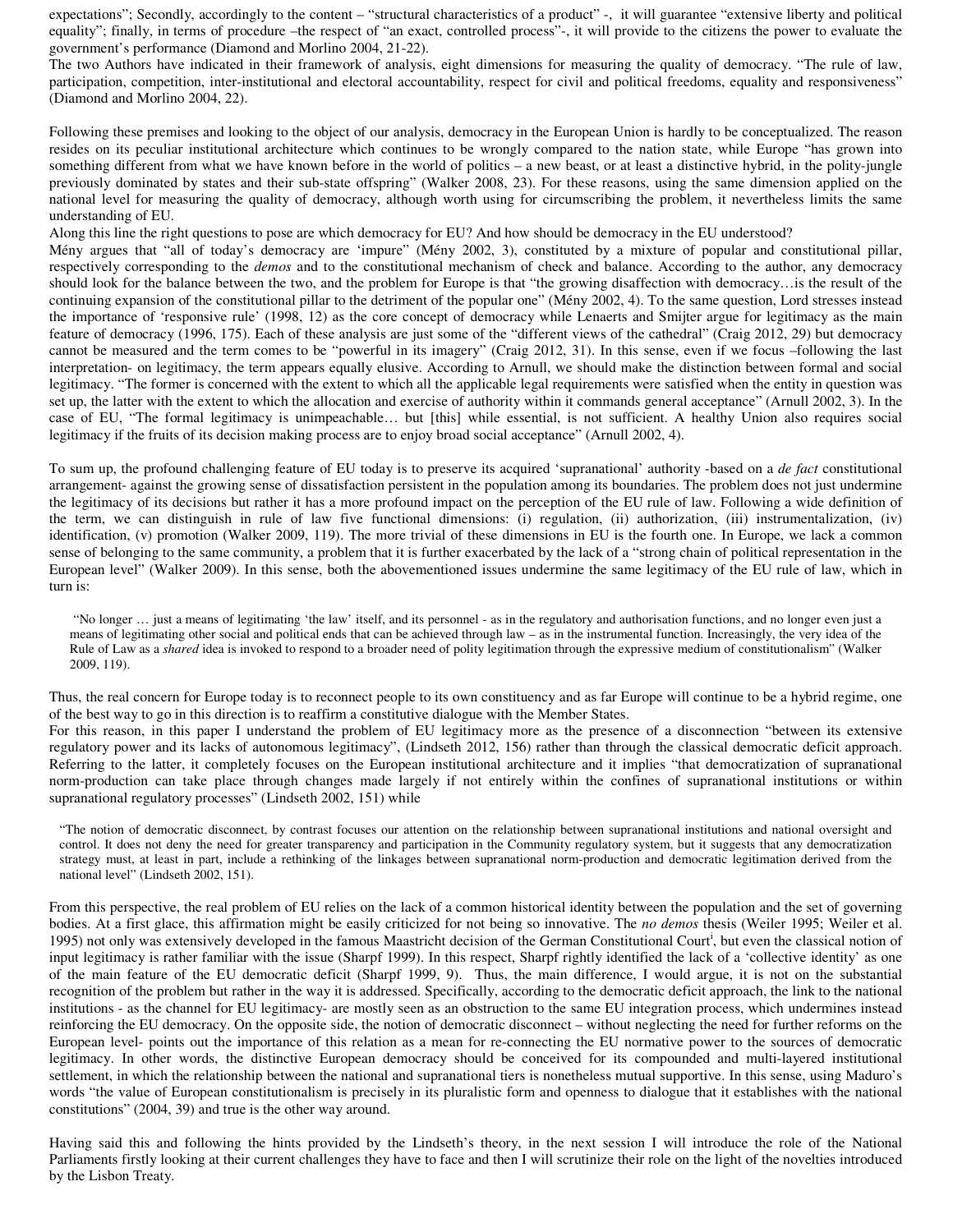# **3. National Parliaments and the novelties of The Lisbon Treaty**

### 3.1 National Parliaments and the EU Parliamentary democratic system

In the modern democratic states, the parliaments represent the core of the democratic practice. They are the chain of the democratic delegation, they should reflect citizens' preferences and their core defining function is to give assent to measures that are to be binding within the territory they cover (Norton 1990, 1). In this respect, parliaments are expected to play a crucial role within a political system. However, for many years, they have been exposed to many challenges -coming both from internal and external factors- and today one of the distinctive feature of the modern democracies is exactly the decline of the representative institutions.

The idea of Parliament sovereignty is thus currently undermined. Today, - although some exceptions (Raunio & Hix 2000) - researches provide strong evidences that the Europeanization process has fostered the so-called deparliamentarization trend (Norton 1996a 1996b). In other words, European Parliamentary democracies have witnessed an erosion of the parliamentary powers to the advantage of the executive branch (Norton 1996a; Andersen & Burns 1996; Raunio 1999; Maurer & Wessels 2001; Hansen & Scholl 2002; Dimitrakopoulos 2001; Mittag & Wessels 2003; Auel 2005) and one of the main assumption underpinning this position is that "policy areas that were formerly controlled by national parliaments have been appropriated by executive and moved to the European level" (Ivy Orr 2003, 1).

The process of marginalization has been accompanied by a contemporaneous sense of dissatisfaction toward Europe. Citizens started to perceive the process of European integration "if not precisely as the negation of democracy on the national level, then certainly as the transfer of regulator power to an unaccountable, distant and ultimately foreign bureaucratic elite, dominated by national executives" (Lindseth 2012b, 6).

At this point, for reason of clarity, although it is apparent their inextricably interrelation, I do not argue for any consequential relationship between the two processes and the aim of the paper is on the contrary to verify whether the new provisions on national parliaments can lead to an increasing democratic legitimacy of EU.

For this reason, before to proceed in the analysis of the Lisbon Treaty, it is worth giving some evidences supporting a positive reply to this question. Already, the Nice Declaration and specifically, the section 23 of the text - dealing with the future of the Union- listed the role of the national parliaments among the priority to be faced "for improving and monitoring the democratic legitimacy of the Union and its institutions in order to bring them closer to the citizens"ii. Again in this direction, the Laeken declaration provided us with further insights about the role of the national legislators, which were called to contribute in strengthening the legitimacy of the European project. Finally, after the failure of the Constitutional Treaty, the Lisbon Treaty introduces important novelties which have the potential to overcome the present disconnection.

Analysed in detail in the next session, the Treaty, not only affirms the EU to be founded on representative democracy – art 10 TEU- but it rather formally empowers the NPs' role. For the first time the NPs are mentioned in one of the main text of the EU, and they are expressly recognized as the main channel of the EU legitimacy, "both in terms of direct legitimacy for representative democracy and as democratic accountability for national Governments represented in the Council" (Fasone, Griglio & Piccirilli 2012 p.2).

### 3.2 The novelties of the Lisbon Treaty

Announced as a step ahead in the strengthening of the representative democracy in the European Union, the entered into force of the Treaty of Lisbon increased the general expectation to enhance the legitimacy of the EU institutions. The real novelty is the formal recognition of an active role to the NPs, which are finally called –art. 12 TEU- to actively contribute to the good functioning of the Union.

NPs are supposed to participate in the European decision-making process and they have acquired the right to have information over the draft legislative acts of the Union, to monitor whether initiatives from EU comply with the principle of subsidiarity, to participate in the evaluation mechanisms in the area of freedom, security and justice, to be involved in the revision procedures of the Treaties, to be informed about the accession applications and finally, they seen recognized their right to be self-organized in inter-parliamentary cooperation.

In the light of the abovementioned list, I will now briefly examine the most relevant innovation introduced by the Treaty: the Early Warning Mechanisms (EWM).

According to the Protocol No. 2, all the EU institutions shall forward its own draft legislative acts to NPs, with a detailed statement of compliance with the principle of subsidiarity and proportionality and if there is any doubt about the conformity to the principle of subsidiarity. - As stated in art. 6 paragraph 1 of the protocol - "any national Parliament or any chamber of a national Parliament, within eight weeks from the date of transmission of a draft legislative act… send to the President of the European Parliament, the Council and the Commission a reasoned opinion stating why it considers that the draft in question does not comply with the principle of subsidiarity". The real novelty of the mechanism is thus the formal involvement of the NPs in the European legislative procedure and specifically, the mechanism is an *ex ante* subsidiary control to all EU draft legislative acts and it implies two different procedures.

The first, the so called 'Yellow card', the EWM is formally triggered if one third of the votes allocated to NPs issue a branch of the subsidiarity principles -a quarter in the justice, freedom and security area-. The second procedure is the so-called "Orange" card –art. 7 (3) Protocol No. 2 TEU/TFEU-. It regards all the drafts of policy areas subject to the ordinary legislative procedure (the co-decision procedure). In this case, the majority required should be more than half of the votes allocated to the NPs. For both of the procedures, the initiator of the contested draft legislative act should review the proposal "he may then maintain, withdraw or amend the proposal, but he must state reasons for maintaining it without amendment" –art. 7 Protocol No. 2 TEU/TFEU- In the case of the 'Yellow card' once the initiator gives its own opinions on why subsidiarity is nevertheless respected, the procedures is considered closed and it does not imply any further consequences. Different is the procedure envisaged for the "Orange card". At this stage, once the Commission decides to not amend the proposals and it justifies the reasons why the principle of subsidiarity is nevertheless respected, the procedure continues and the Union legislators are called for expressing their judgments about. Hence, both of NPs and Commission's opinions should be submitted to the Council and the European Parliament, which before the conclusion of the first reading, they "shall consider whether the legislative proposal is compatible with the principle of subsidiarity" – art. 7 (3) Protocol No. 2 TEU/TFEU-. If a majority of votes cast in the Parliament or a 55% of the member in the Council considers that the proposal violates the subsidiarity principle, the procedure stops and the proposal is rejected. It is clear that with the Lisbon Treaty, NPs formally acquire a range of new powers and prerogatives which enable them to contribute actively to the effective functioning of the Union. Moreover, this procedure has important consequences even respect to the European Parliament's powers. Usually, in the ordinary legislative procedure, the European Parliament can veto the proposal only in the second reading and only by a majority of its members, through the "orange card" procedure, the European Parliament "can issue its veto against the Council more easily and earlier than usual" (Kiiver 2012, 30).

The introduction of the EWM has thus increased the general expectation to improve the representative democracy in the EU, nonetheless the success of the procedure will strictly depend on NPs' capacities to fulfil the new provisions and currently the implementation process is still under way.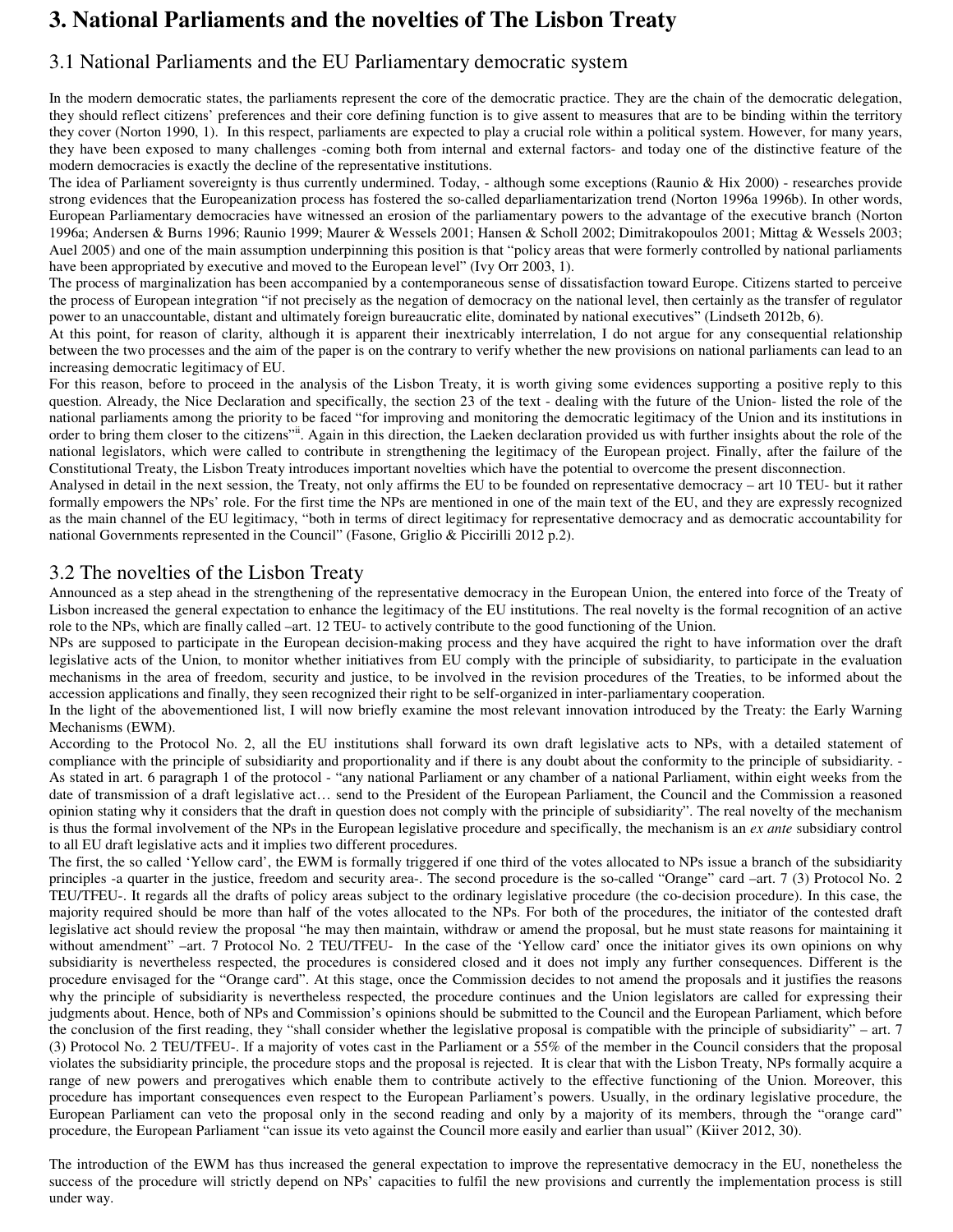# **4. Can National Parliaments set up an EU "reconnected" democracy?**

On the bases of the considerations developed along this paper, we can now recognize two major challenges for Europe and its member states. On one side, EU, dealing with a growing dissatisfaction, it has been accused to be a new political order "dominated by executive powers who jump the fence of their national constitutional and democratic system and who exercise public power over an increasing range of politically and socially salient issues" (Curtin et al. 2010, 932). On the other side, at the National level, parliaments have been accused to have became "empty shells unable to control their governments" (Pollack and Slominski 2002, 13) and to reflect citizens' preferences.

All of this is strictly related with the problem of EU legitimacy and both of the two claims share a common feature, that is the enhancement of the executive branch to the disadvantage of the parliaments, where the function of the latter "as a means or vehicle of the representative institution is weakened by the process of European integration" (Pollack and Slominski 2002, 13).

Following this premise, the consequences are straightforward. EU suffers a problem of disconnection "between its extensive regulatory power and its lacks of autonomous legitimacy", (Lindseth 2012, 156) and the need to overcome the problem, it represents a priority at this time. In this sense, already in the 2001 the report of UK special committee underlined the dangers related to the issue and explicitly recognized that the "disconnection between citizens and institutions" causes a widespread sense of frustration because while citizens are aware that Europe is a significant factor in their lives, they nonetheless cannot control it.<sup>iii</sup>.

That said, I will clarify how the involvement of NPs in the EU decision-making process have the potential to overcome the present disconnection. In order to properly address the issue, I will start by focusing on one main feature: the role of parliament in the relationship between people and government and then I will extend the analysis to the European level.

In any democratic political system, the role of parliament is an unique one, characterized by a double and intertwined function. On one side,

 "It listens to the people and determines which of their concerns and demands to pursue with the government. [On the other side] The legislature listens to the government and determines which of its policies and proposals for law should not only be endorsed through votes within the legislature but also through being taken to the people" (Norton 2012 speech)

In this sense, the parliament is the core institution in which the debate on policies can take place and it provides a thicker linkage with its citizens. This aspect is crucial when dealing with EU democracy. Because, against the growing dissociation between the powers exercised in EU and the institutions controlling the formulation and implementation of policy, the involvement of national parliaments in EU have the potential not only to revitalize in any country the internal debate on EU – taking obviously into account the heterogeneity in the parliamentary family- but rather it should be seen as an effective contribution toward a more transparent and accessible policy process.

In this direction, the same executive-legislative relation should be reassessed. Because, conversely to the widespread concern that the EWM risks to undermine the same principle of parliamentary democracy, in that it could lead the national parliament to be in opposition to its own government (Raunio 2007: 86), it should be rather highlighted the opportunity that the mechanism gives for establishing a stronger dialogue between the executive and the legislative branches. Accordingly, we should bear in mind that it is "crucial that the executive hear what the legislature has to say [and...] it is in its own interest to do so" (Norton 2012) because "the executive needs the legislature not only to give assent to measures of public policy, but also to underpin the legitimacy of the political process."(Norton 2012). Accessibility, accountability, transparency become thus the key words in this process, fundamental not only for assuring the maintenance of the political stability, but rather crucial for achieving the right legitimacy in a system.

"People have to trust the process by which they are governed and their laws are made. They have to accept that the action of assent giving on their behalf by the legislature to measures that are to be binding in society is legitimate. If they feel detached from the process, then their acceptance of the legitimacy of the process is at risk." (Norton 2012)

This is the case of EU, people do not trust the process, European institutions are still generally perceived as beyond the control of democratic and constitutional bodies and the EP alone is unable to be the guarantor of the EU democratic legitimacy.

In this frame, new institutional reforms are not likely to overcome the problem, unless the same are new mechanisms able to mobilise the citizens and engage them in the EU polity. Because, for any representative democracy – as EU declared to be founded- the citizens remain the key players and they should have the "real opportunities of participation in the conduct of public affair on a daily basis".

From this perspective, the *ratio* of the involvement of the national parliaments on the subsidiarity check is twofold. On one side, it is aimed to revitalize the subsidiarity principle and to promote a more assertive role of the ECJ. On the other side, it aspires to reconnect the "cold" European polity to its politics, still heavily anchored to the national level (Lupo 2012, 6). Thus, the involvement of the national parliaments can contribute to reinforcing the legitimate mandate of the adopted laws on EU level (Kaczynski 2011, 14).

Obviously, it is not just by strengthening parliamentary powers that we can automatically achieve an higher citizens engagement (Kiiver 2007) and we are aware that the effectiveness of the legal provisions laid down in the Lisbon Treaty will also depend on a "complex intertwining of regulations and political and constitutional conditions, which are only partly conditioned by [the] European constitutional" settlement (Cartabia 2007,1101). Nonetheless, once established the legal framework, the formal instruments for its implementation do exist and it will be up to the national parliaments to take advantage of them.

### . **5. Conclusion**

Characterized by a profound sense of political disaffection and distrust toward its own institutions, EU is today in search of democratic legitimacy. In the paper, following the hints provided by Lindseth's theory, I defined the problem as a disconnection between the powers exercised in EU and the legitimised institutions controlling the formulation and implementation of policy. In this way, the profound challenging feature of EU today is to preserve its acquired 'supranational' authority -based on a *de fact* constitutional arrangement- against a growing sense of frustration among EU *demoi.*

Having this premise in the background, I questioned if the entered into force of the Lisbon Treaty and specifically focusing on the new powers conferred to the NPs, could underpin the EU legitimacy. Conversely to the wide scepticism, in the paper, by focusing on the role of the parliament in the relationship between citizens and government, I gave evidences for an affirmative reply.

Parliament represents the crucial institution in a political system: it gives voice to its citizens, it is the set where the debate on policies can take place, it provides the means by which the measure and actions of government are debated and scrutinized and above all it assures a more transparent and accessible policy process.

In this sense, against the growing dissatisfaction toward EU, now generally perceived as unaccountable, distant and dominated by national executives, the involvement of the NPs in the EU decision-making process represents an important shift in this trend.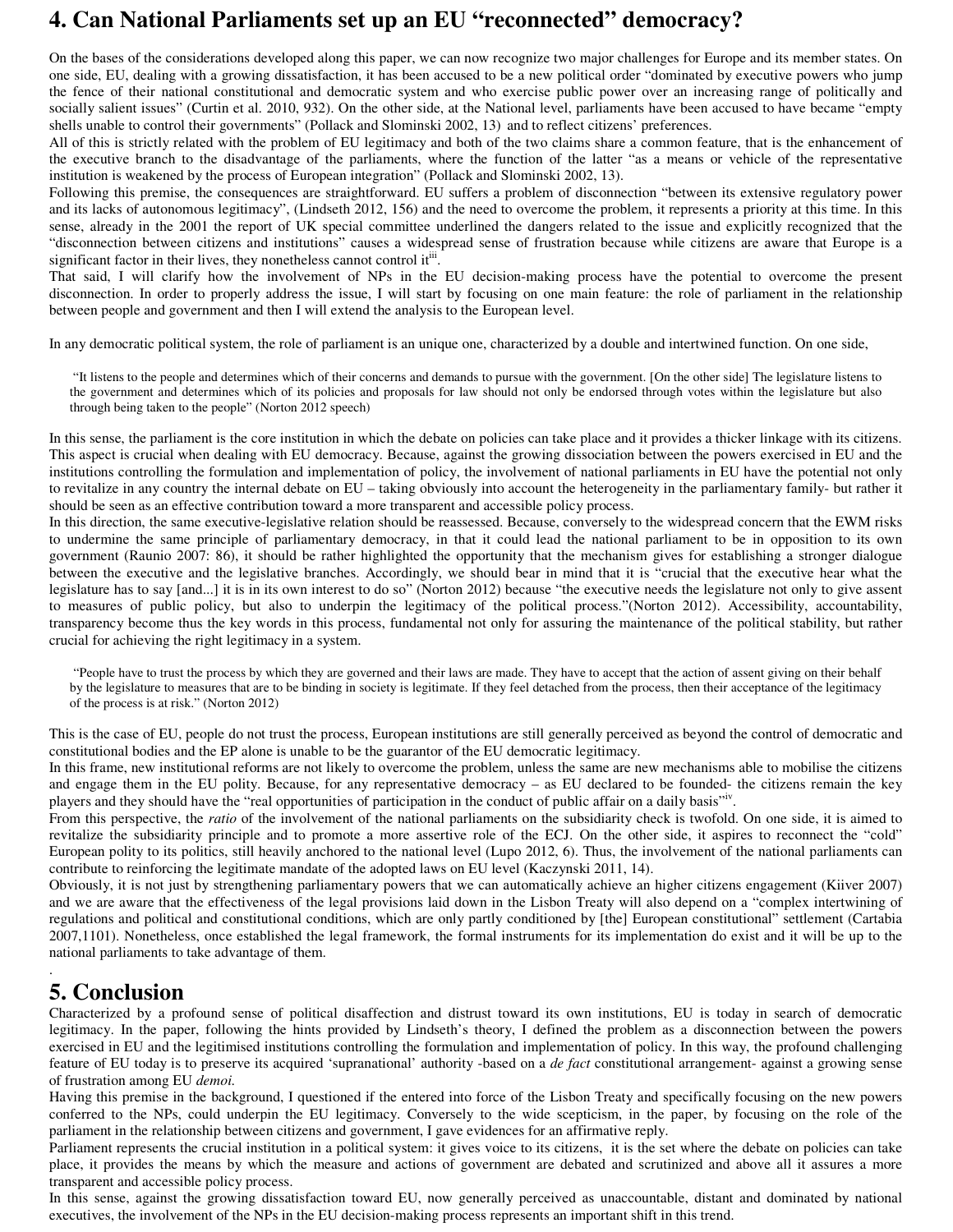Today, parliaments have the legal instruments and thus the potential to increase the awareness of EU among its citizens, to strengthen its scrutiny powers toward the executives and the most, to finally contribute to reinforcing the legitimate mandate of the adopted laws on EU level. This is an important achievement especially in a phase of crises, such as the one Europe is going through, because the role of parliaments becomes even more decisive for assuring not only the support of the people, but rather to engage them in an European political debate.

Obviously, it is not just by strengthening parliamentary powers that we can automatically achieve an higher citizens' engagement (Kiiver 2007) and we are aware that the effectiveness of the legal provisions laid down in the Lisbon Treaty will also strictly depend on the national institutional setting. Parliaments represent an heterogeneous family and "we cannot use the singular in talking about *the role* of national parliaments in the European architecture, because there are a *variety of models"* (Cartabia 2007, 1101) and for the same reason we should expect a variety of institutional arrangements and different responses to the provisions laid down in the Lisbon Treaty.

At this point, two questions need to be properly addressed. One side, we need to assess in practice, how far national parliaments will be "capable of performing the roles ascribed to them by the normative theory of representative democracy implicit in LT" (Bellamy and Kröger 2012,3) and on the other side, how far this process can lead to the stabilization of the various 'demoi' into one single European demos.

These questions cannot be replied at the time, because "the constitutional dialogue performed by European national parliaments and European political institutions is still in its infancy" (Simoncini 2012, 26). However, today the NPs have the legal instruments for getting involved in the European decision making process and it will be up to them to take advantage of the new legal framework.

### **Bibliography**

- Andersen, S.S. & Burns, T. 1996. The European Union and the Erosion of Parliamentary Democracy: A study of Post-parliamentary Governance. In *The European Union: How democratic is it?*, eds., S. S. & Ellassen, K.A. 227-252. London: London Sage.
- Anderson, S. S. and K.A. Ellassen, eds. 1996. *The European Union: How democratic is it?.* London: London Sage
- Arnull, A. 2002. Introduction. In *Accountability and Legitimacy in the European Union.* eds., A. Arnull and D. Wincott. 1-9. Oxford: Oxford University Press
- Auel, K. 2005. Introduction: The Europeanization of Parliamentary Democracy. *Journal of Legislative Studies*. 11 (3-4): 308-318
- Beetham D. and S. Weir. 1999. *Political power and democratic control in Britain.* London: Routledge
- Bellamy, R. and T. Kröger. 2012. Domesticating the Democratic Deficit? The Role of National Parliaments and Parties in the EU's System of Governance. *Parliamentary affairs*. 1-21
- Besselink, Leonard F.M. 2006. National Parliaments in the European Constitutional Order. In *National and Regional Parliaments in the European Constitutional Order,* ed., Ph. Kiiver, 117-131. Groningen: Europa Law Publishing.
- Besselink, Leonard F.M. and Brecht van Mourik. 2012. The Parliamentary Legitimacy of the European Union. The Role of the State General within the European Union. *Utrecht Law Review.* 8 (1): 28-50
- Cartabia, M. 2007. Prospects for National Parliaments in EU Affairs. In *Genèse et destine de la Constitution européenne Genesis and Destiny of the European Constitution,* eds., Amato, G., H. Bribosia, B. De Witte, 1080-1101. Bruxelles: Bruylant
- Craig P. 2011. Integration, Democracy and Legitimacy. In *The Evolution of EU Law*, eds. P. Craig and G. de Burca, 13-40. Oxford: Oxford University Press
- Curtin, D., P. Mair and Y. Papadopolous. 2010. Positioning Accountability in European Governance: An Introduction. *West European Politics.* 33(5): 929-945
- Diamon L. and L. Morlino. 2004. The Quality of Democracy: An Overview. *Journal of Democracy.* 15 (4): 20-31
- Diamond L. and L. Morlino, ed. 2005. *Assessing the quality of Democracy.* Baltimore: The johns Hopkins University Press
- Dimitrakopoulos, D. G. 2001. Incrementalism and Path dependence: European Integration and Institutional Change in National Parliaments. *Journal of Common Market Studies.* 34 (3): 405-422
- Fasone, C., E. Griglio & G. Piccirilli. 2012. The implementation of the Lisbon Treaty in the Parliamentary rules of procedure. The Italian 'Zerooption' in comparative perspective. Paper presented at the 19<sup>th</sup> Conference of Europeanists Council of European Studies, Columbia University, Boston, USA
- Follesdal, A. & S. Hix. 2006. Where there is a Democratic Deficit in the EU: a Response to Majone and Moravcsik. *Journal of Common Market,*  44 (3):533-62
- Hansen, Troels B. and B. Scholl. 2002. Europeanization and Domestic Parliamentary Adaptation A Comparative Analysis of the Bundestag and the House of Commons. *European Integration online papers (EIoP),* 6 (15)
- Hayward, J., ed. 1995. *The crisis of representation in Europe.* London: Frank Cass
- Ivy, O. 2003. Strategic Action between National Parliaments and Governments over Supranational Policy in the European Union.<sup>v</sup> paper presented to the EUSA Conference, Nashville, TN
- Katz R. S. and B. Wessels, eds. 1999. *The European Parliament, the National Parliaments and the European Integration*. Oxford: Oxford University Press
- Kiiver, P. 2006. *National and Regional Parliaments in the European Constitutional Order.* Groningen: Europa Law Publishing.
- Kiiver, P. 2007. Europe in Parliament: Towards Targeted Politicization. *Scientific Council for Government Policy (WRR*). (23) Available at SSRN: http://ssrn.com/abstract=1416751
- Kiiver P. .2012. *The Early warning mechanism system for the principle of subsidiarity: constitutional theory and empirical reality.* London: Routledge
- Lenaerts, K. and E. de Smijter. 1996. The Question of Democratic Representation: On the Democratic Representation through the European Parliament, the Council, the Committee of Regions, the Economic and Social Committee and the National Parliaments. In *Reforming the Treaty on European Union-The Legal Debate,* eds.*,* J.A. Winter, D.M. Curtin, A. E. Kellermann, B. de Witte, The Hague: Kluwer Law International
- Lijphart A. 1999. *Patterns of Democracy. Government Forms and Performance in Thirty-six Countries,* New Haven: Yale University Press
- Lindseth, P. L. 2002. Delegation is Dead, Long Live Delegation: Managing the Democratic Disconnect in the European Market-Polity. In *Good Governance in Europe's Integration Market,* eds. C. Joerges and R. Dehouse, 139-166. Oxford: Oxford University Press.
- Lindseth, P. L. 2010. *Power and Legitimacy: Reconciliating Europe and the Nation-State.* Oxford: Oxford University Press
- Lindseth, P. L. 2012b. Of the People. Democracy, the Eurozone and Lincoln's threshold criterion. *The Berlin Journal.* (22):4-7
- Lindseth, P., L. 2012a. Author's reply: 'Outstripping' or the Question of 'Legitimate for What?' in EU Governance. *European Constitutional Law Review.* 8 (1): 153-164
- Lord C.. 1998. *Democracy in the European Union*. Sheffield: Sheffield Academic Press